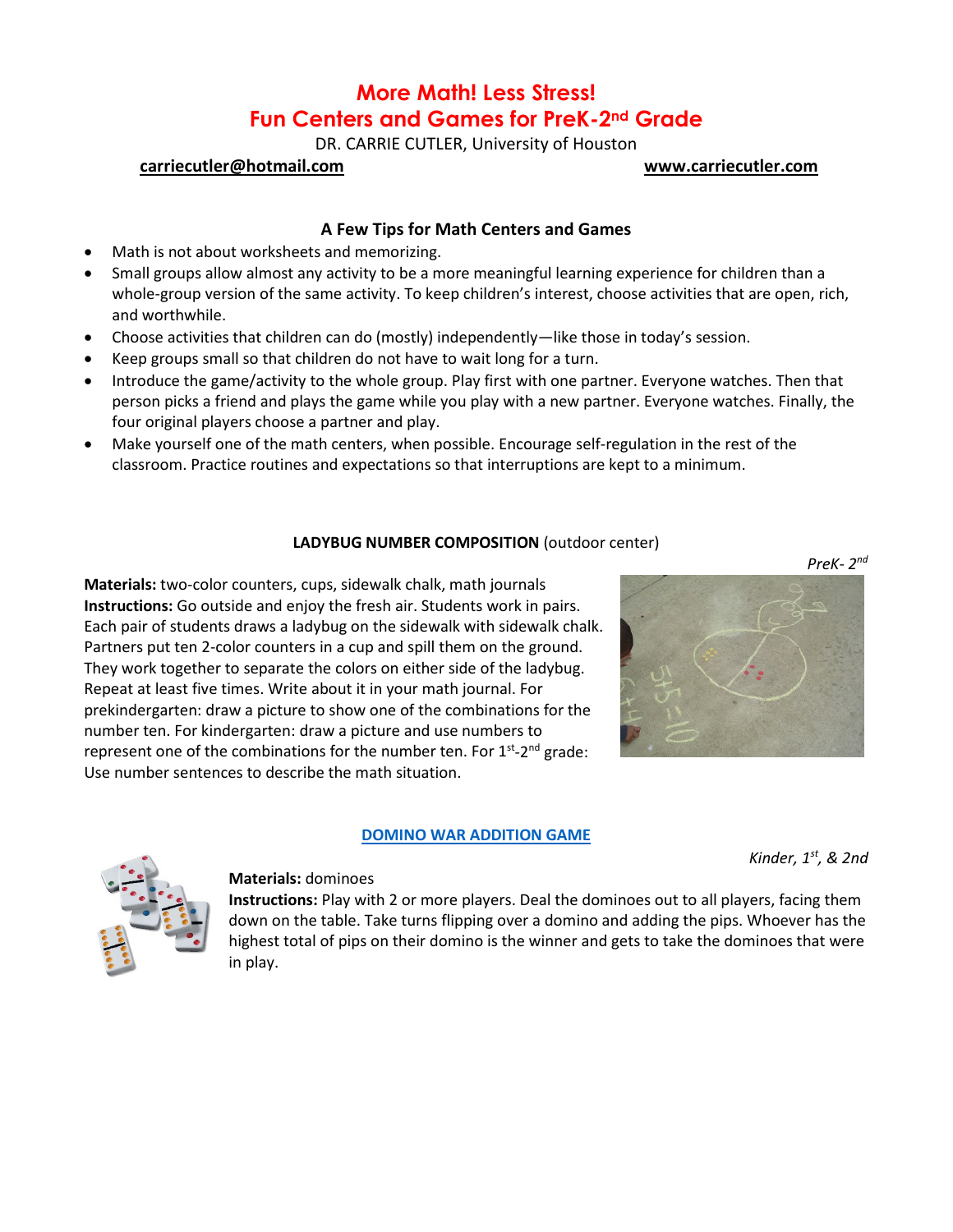## **[THE DISAPPEARING TRAIN GAME](https://youtu.be/-PgWO363pvE)**

## **Materials:** 20 cubes, die

**Instructions:** With a partner build a train 20 cubes long. One partner rolls the die and removes exactly that number of cubes from the train until there are no cubes left. The other partner keeps a record of how many rolls of the die it takes to make the train disappear. He/she writes a number sentence to show what happens after each roll. Switch rolls and repeat the activity several times.

## **[SNAPPO SUMS OF TEN GAME](https://youtu.be/sYFhWYMfuc4)**

*1st & 2nd grades*



**Materials:** playing cards with face cards removed **Instructions:** Each player gets seven cards. The rest of the cards are the fishing pond. Players look in their hand for two cards with a sum of 10. If they find a set, they lay it aside.

Take turns asking other players for the card needed to complete a sum of 10. For example, if you have a 5 in your hand, ask another player for a 5. If they don't have a 5, you "Go

Fish" by picking up a card from the fishing pond. The winner is the player with the most sets of cards that sum to 10 when all the cards have been used.

## **[THE SUM WHAT DICE GAME](https://youtu.be/18k4YLOz7GQ)**

Source: *Family Math,* 1986. *1st & 2nd grades*

**Materials:** Two dice, beans or other markers, pencil and paper

**Instructions:** Work in a small group of 2-4. Each person writes the numbers 1 through 9 on their sheet of paper like this:

- 1. Take turns rolling two dice. On each turn, the player who rolled may cover either the sum rolled on the dice or **any two numbers** that are still uncovered and that add to the sum rolled.
- 2. For example, if a sum 9 is rolled first, the player may cover: 9, **or** 1 and 8, **or** 2 and 7, **or** 3 and 6, **or** 4 and 5.
- 3. Later in the game if the sum of 9 is rolled again and the 5 is already covered, then the player cannot use the 4 and 5 combination and must play one of the other open possibilities.
- 4. When a player cannot play, he or she is out and has a score of the sum of the **un**covered numbers.
- 5. Play continues for everybody else until everyone is out.
- **6.** The last person to go out will not necessarily win; the person with the **lowest** score wins.

## **[GROCERY COUPON COMPARISONS](https://youtu.be/p38JauNtMfI)**

*1St and 2nd Grades*



**Materials:** grocery store coupons, online coupons (for larger amounts), Ziploc bags, strips of 12"x18" construction paper, glue, calculators

**Instructions:** Work with a partner. Sort the coupons according to the type of product. For example, put all the cereal coupons together. Put all the toothpaste coupons together. Talk about which type of product has the most coupons. Then, choose six coupons. Put the coupons in order from *least* to *greatest* amount saved. Glue the coupons to a strip of construction paper. Use a calculator to find the total amount a shopper would save using

all six coupons. Write the total saved on your strip of construction paper.

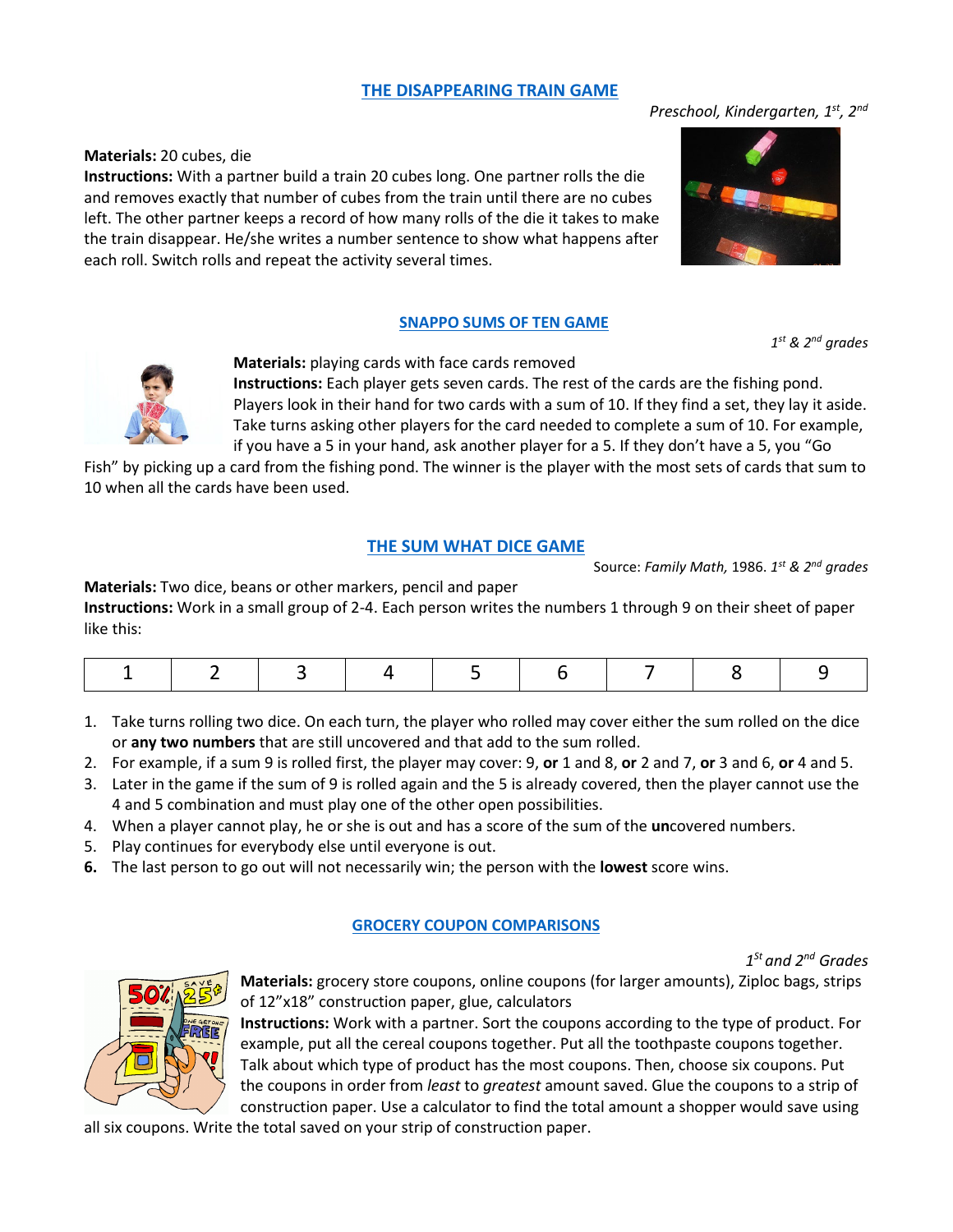**For older children:** Make up three word problems using the coupons. Write your word problems in your math journal or on a blank sheet of paper. For example: Mom used the cereal coupon, the juice coupon, and the shampoo coupon. How much did she save? Which coupons could mom use to save a total of \$1.25? How much would she save if she used the two coupons that are worth the least? Trade problems with another group and solve.

## **[HOW BIG IS YOUR KISS?](https://youtu.be/Nzm3x3fCVBQ)**

*1st and 2nd Grades*



Materials: Vaseline, marker, split peas, index cards Instructions: Work with a group of four or five kids. Write your name on an index card. Put a dab of Vaseline on your lips. Kiss your card. Trace around your kiss with a marker. Cover your kiss with split peas. Make sure you lay the peas flat, edge to edge, as you cover your kiss. Count the number of peas to find the area of your kiss. Make a graph to show the area of the kisses of each member of your group.

## **[TRANSFORM](https://youtu.be/9y8-0dcnKww)**

*Preschool, Kindergarten, 1st, 2nd* 



## **Materials:** playdough

**Instructions:** Sit across from a small group of students. Make a sphere with your playdough, then have the students do the same. When all the students have made a ball ("You can call it a ball. Or I call it a sphere.") then have them "transform" the dough into

another 3D shape such as a cone, cylinder, cube, etc.

## **[STRAW TRIANGLES](https://youtu.be/kham5eJQoqk)**

**Materials:** straws, playdough or clay

**Instructions:** Children cut straws to different lengths. Children roll small ball of clay to join three lengths of straws to make a triangle. Emphasize that a triangle has three sides. Have children make as many different triangles as possible.

## **[BUTTON SORTING \(TEACHER-LED CENTER\)](https://youtu.be/1b6aqlmz4qo)**

## **Materials:** selection of buttons, construction paper

**Instructions:** Option One: label paper with the numbers 1, 2, & 4. Children sort the buttons by counting the number of holes and placing the button on the appropriate sheet. Option Two: Ask children to sort the buttons using whatever attribute they wish. The only requirement is that they must be able to support their decision to place a button in a certain pile. Option Three:

Have two children work together. One child selects five buttons—four of which have a common attribute and one of which does not have that attribute. The partner tries to guess which button doesn't belong and why.



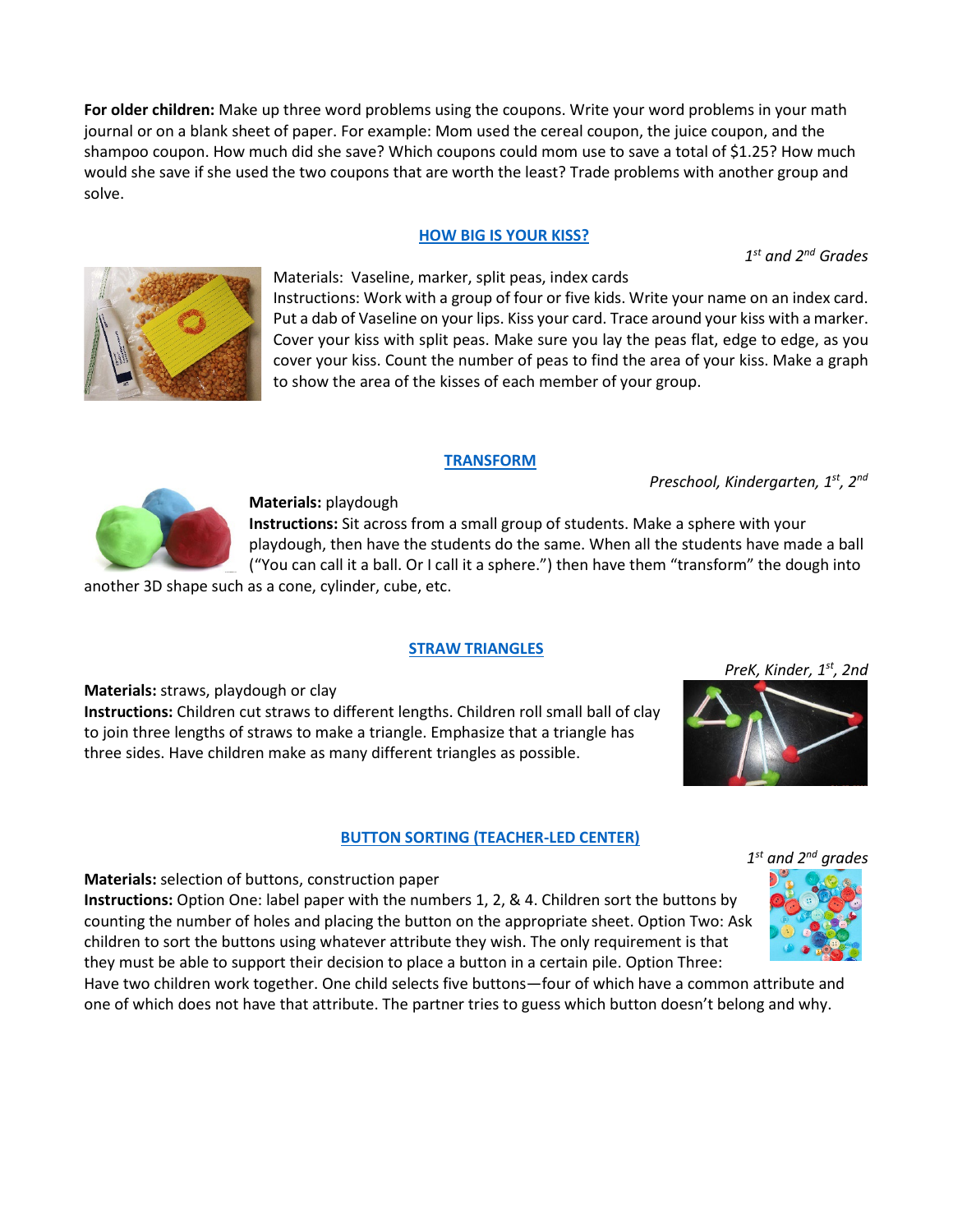## **MORE OR LESS BINGO GAME**

## **Materials:** die, bingo cards

**Instructions:** Use your own bingo card. Take turns rolling the die, finding a description of that number and covering it on your card. All numbers have at least two correct spaces on the card. For example, if 4 is the number chosen, there are two possible descriptions of 4: one more than 3 or one less than 5. If both of these descriptions are on your card, you must choose which one to cover – you cannot cover both descriptions. The first player to get 4 in a row – horizontally, vertically, or diagonally – wins!

## Bingo Card A

| one more | one less |          | one less |
|----------|----------|----------|----------|
| than 2   | than 2   |          | than 7   |
| one less | one more | one less | one more |
| than 6   | than 5   | than 2   | than 4   |
| one more | one less | one more | one less |
| than 1   | than 4   | than 0   | than 6   |
| one less | one more | one less | one more |
| than 5   | than 5   | than 3   | than 0   |

## Bingo Card B

| one less | one more | one less | one more |
|----------|----------|----------|----------|
| than 7   | than 1   | than 4   | than 5   |
| one more | one less | one more | one less |
| than 4   | than 3   | than 0   | than 7   |
| one less | one more | one less | one less |
| than 4   | than 0   | than 6   | than 5   |
| one more | one less | one more | one more |
| than 1   | than 2   | than 3   | than 2   |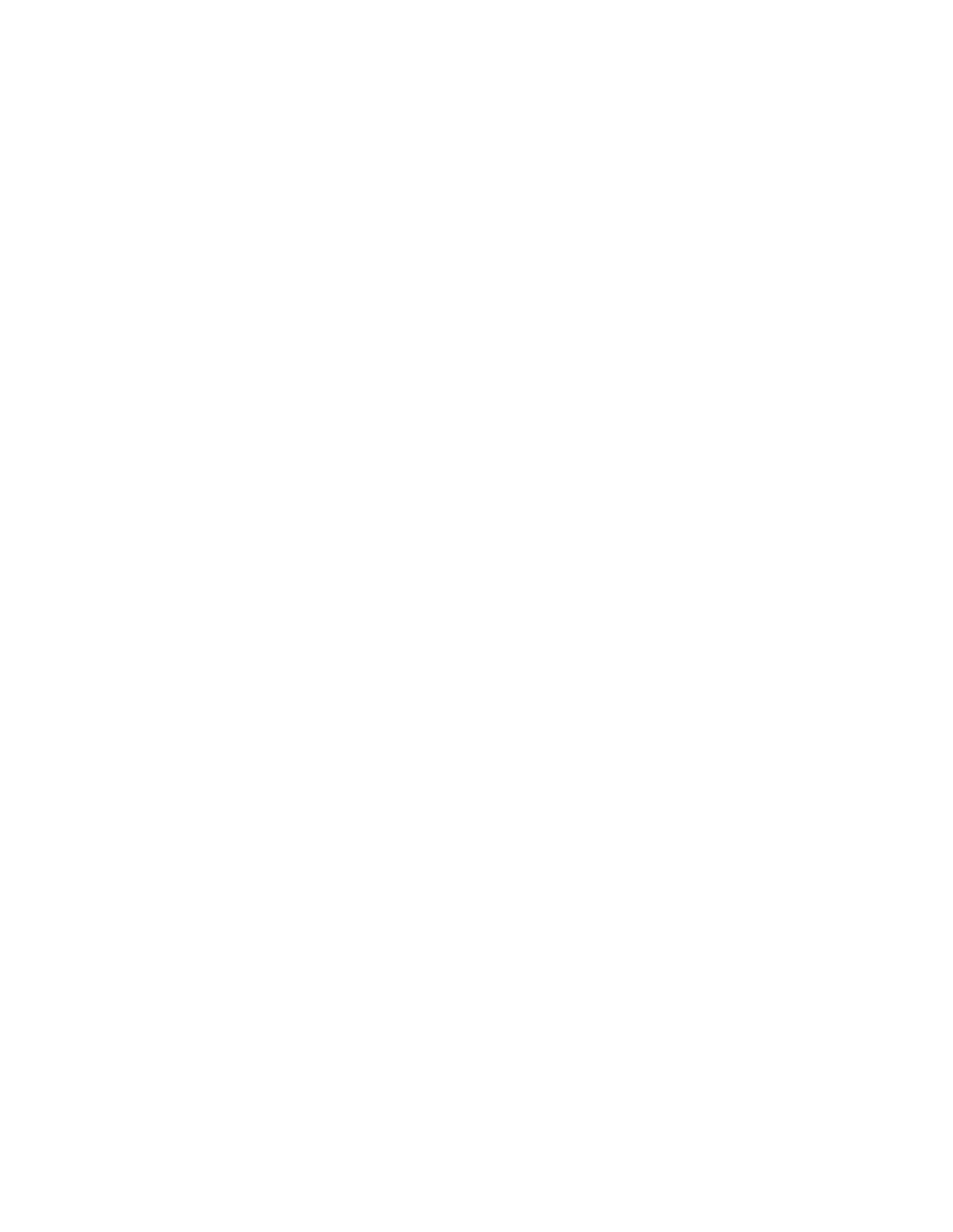

## **LUCKY SIX GAME**

--adapted from the Kentucky Math K-5 Project *1st and 2nd grades*

**Materials:** Lucky Six game board (attached), die, counters of 2 different colors **Instructions:** 

1. Play with a partner. Share a game board. Each of you uses a different color of counters to cover spaces on the game board. Take turns rolling the die.

- If you roll a 1 you must add 20 to it.
- If you roll a 2 or a 4 you must add 40 to it.
- If you roll a 3 or 5 you must add 50 to it.
- If you roll a 6 you may choose to add 10, 20, 30, 40, 50, 60, 70, 80, 90, or 100 to it.

2. Say the math talk sentence aloud and cover the sum on your game board with a counter. You can only cover one number on each turn.



3. Keep going until one player has four counters in a line vertically, horizontally or diagonally.

4. Clear your boards and play again.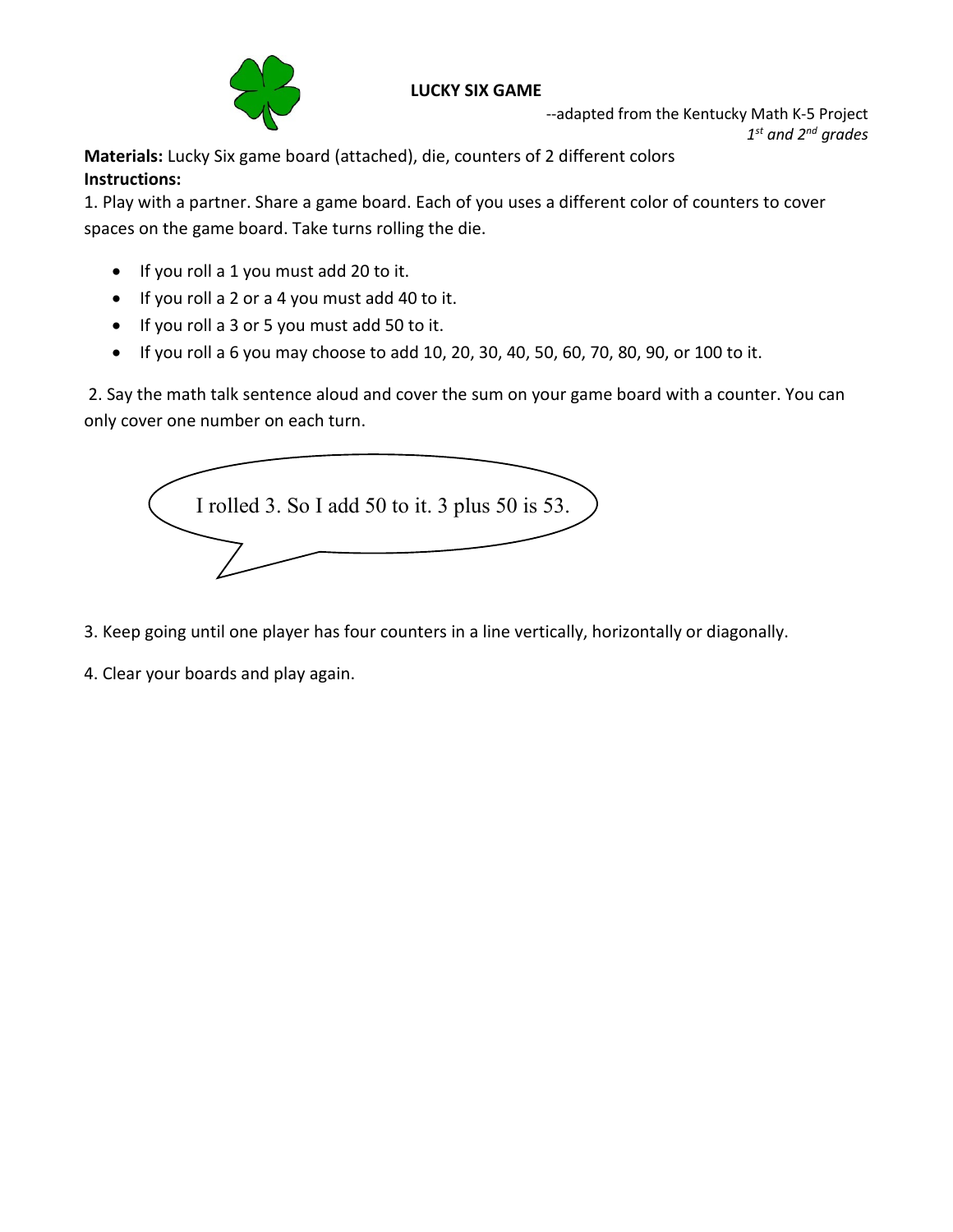

Lucky Six Game Board



| 21 | 76  | 55 | 53 | 44 |
|----|-----|----|----|----|
| 42 | 36  | 44 | 76 | 21 |
| 53 | 16  | 53 | 26 | 36 |
| 96 | 106 | 21 | 46 | 42 |
| 53 | 86  | 56 | 55 | 66 |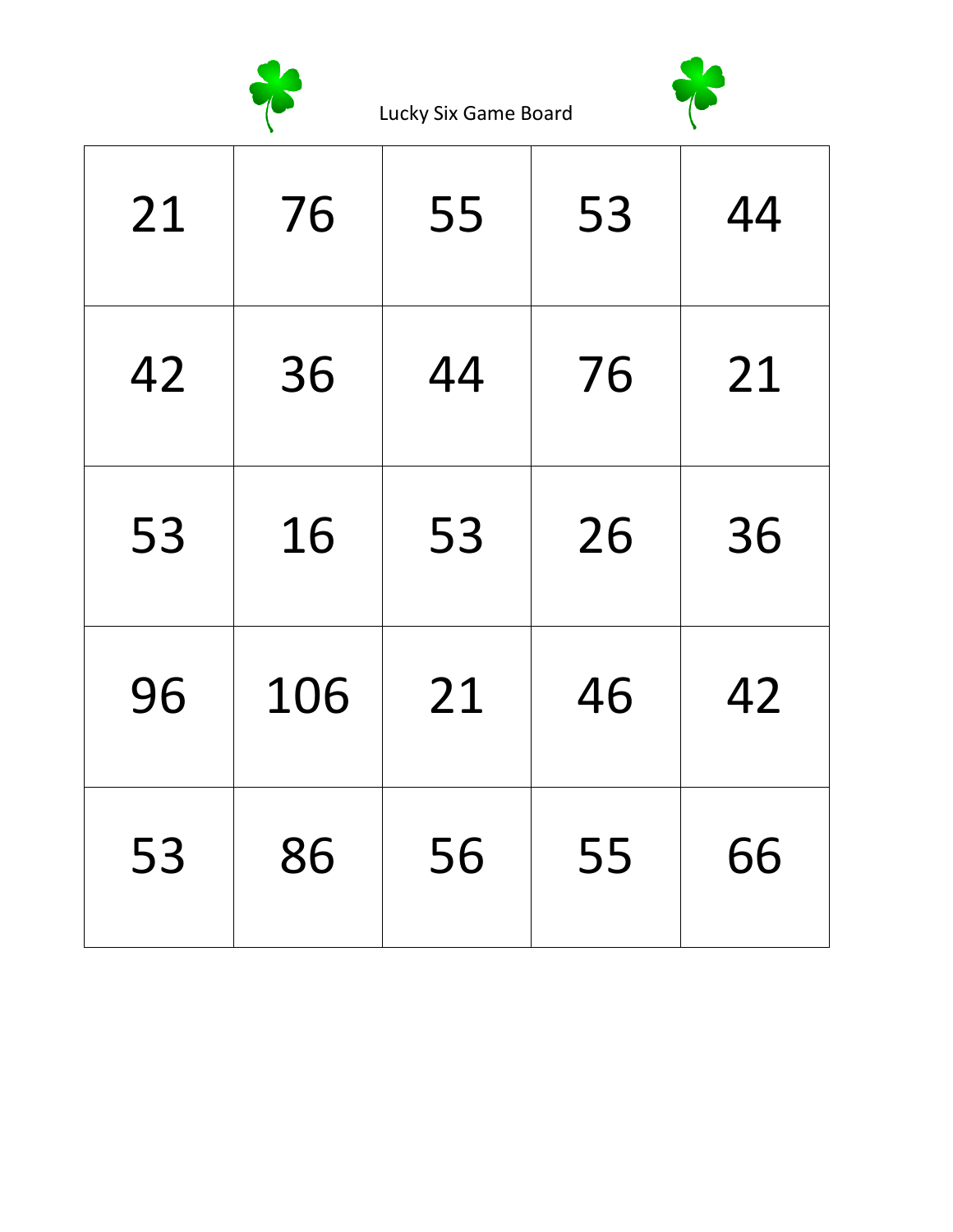## **STANDING LONG STEP COMPARISONS**

Source: Sheffield & Cruikshank, 2005. *1st & 2nd grades*

**Materials:** string or yarn, scissors, sticky notes, masking tape **Instructions:**

1. Choose two members of your group to be the "officials." The other members of the group will be the "athletes."

2. Officials: Place a strip of masking tape on the floor to mark the starting line. Athletes: Write your name on a sticky note.

3. Athletes: Estimate how far from the line you can step using one giant step. Set your sticky note on the floor to mark the spot.

4. Athletes: Take turns taking one giant step. Officials: Mark the spot where the athlete actually stepped. Measure the distance from their guess to their actual step by cutting a piece of string that length. Give the athlete their string and their name card.

5. Work together to put the strings in order from shortest to longest. Keep the name cards with the strings so that you can see which athletes were the best Giant Step Estimators.

6. Repeat the activity by trading jobs. If you were an athlete last time, you will be an official this time.

7. Compare the strings. Who was the best Giant Step Estimator?

8. For older children: Write about it in your math journal. What three tips would you give someone who hasn't ever done this activity?

## **[COIN TRADING GAME](https://youtu.be/TfN5y_XM4-I)**

Source: *About Teaching Mathematics* by Marilyn Burns, & *Math-Positive Mindsets* by C. Cutler *Kindergarten, 1st, 2nd*

**Materials:** one dice, coin board for each player, pennies, nickels, dimes **Instructions:**

- 1. Work with a partner. Each partner needs a coin board. Put the money in the center of the table.
- 2. Take turns rolling the dice and adding coins to your board. For instance, if Player A rolls a 4, he takes 4 pennies and puts them on his board in the penny column.
- 3. The idea of the game is to show, in any column, the least number of coins possible. So as soon as you have enough to "trade up" 5 pennies for a nickel—do it. As soon as you have enough to "trade up" 2 nickels for a dime—do it.
- 4. The first player to have 5 dimes in the dime column is the winner.

| Dime | Nickel | Penny |
|------|--------|-------|